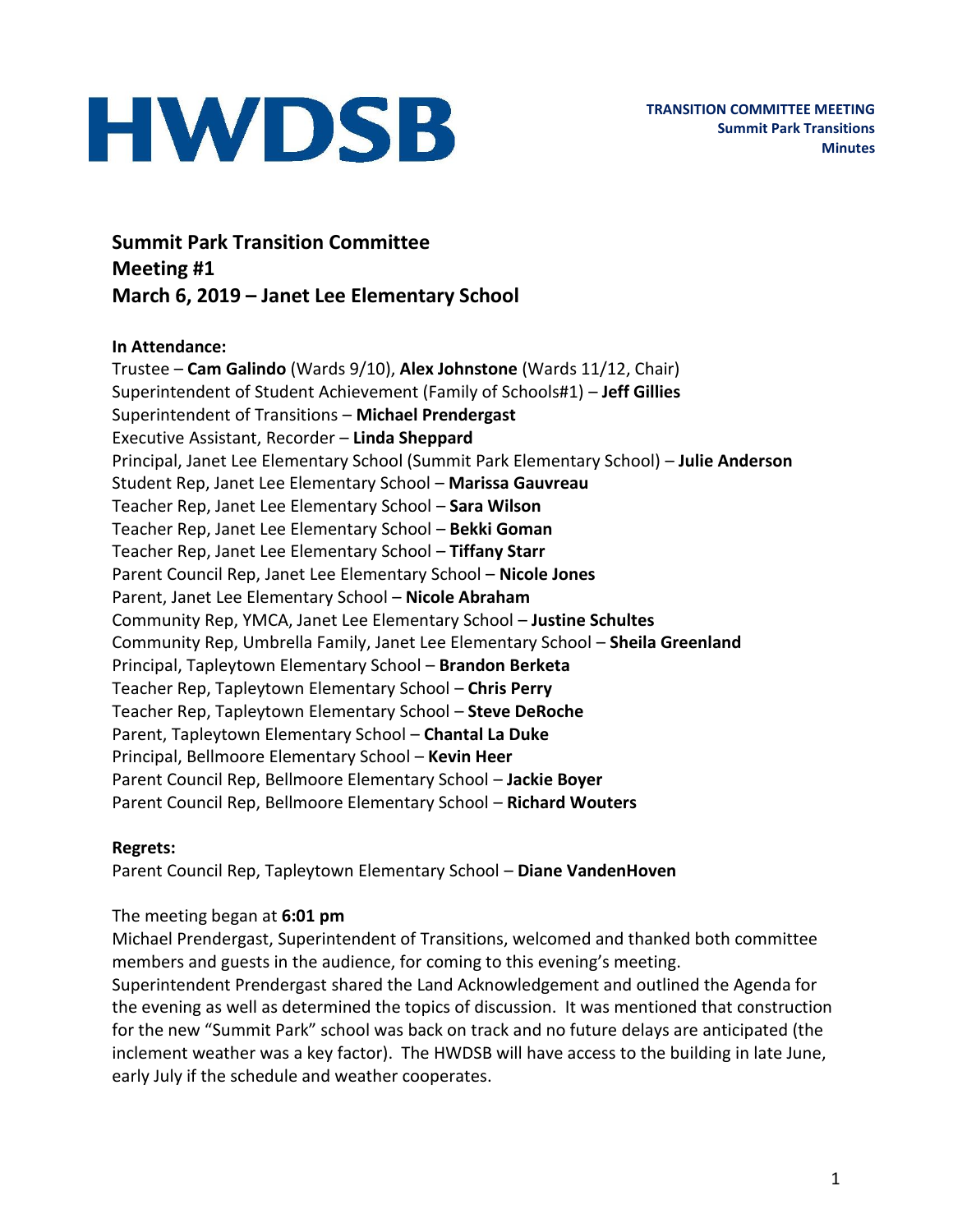The Naming of the School process will also begin at our next meeting and will involve a separate committee consisting of the following members:

- Two school council reps from any school in whole or in part affected by a name change or new construction;
- Two Home and School Association reps, where they may exist;
- One rep from Hamilton Public Library and/or local historical society;
- One teacher from each impacted school;
- Two student reps (grades 7-8);
- Community rep (neighbourhood association; BIA, etc.)

The mandate of the Transition committee is to:

- Meet and scrutinize the potential names submitted through public consultation;
- Review current names of HWDSB schools;
- Provide a report to the appropriate meeting of trustees listing up to three names for the schools.

The website is currently open for any interested person(s) to submit a proposed name for the new school and will remain open until March 22, 2019. [www.hwdsb.on.ca/about/public](http://www.hwdsb.on.ca/about/public-consultation/)[consultation/](http://www.hwdsb.on.ca/about/public-consultation/)

The Naming of the School Committee will review the suggested names and make recommendations to the Board of Trustees at the May meeting with the goal of naming the school in June.

The new "Summit Park" school's capacity is 625 students and will have a child care site; dedicated Art, Music and Science labs; Learning Commons (Library) and a gymnasium with stage.

"Summit Park" boundary map – a final decision regarding the new school's boundaries was made in February, 2019, including a revised plan for Bellmoore students. All current students attending Bellmoore, may remain at Bellmoore regardless of which boundary they reside in. If new JSK students have siblings currently attending Bellmoore, they may also attend Bellmoore School. Effective immediately, all families moving into the new boundary for "Summit Park", must attend "Summit Park". Registration may be completed at Bellmoore, Tapleytown or Janet Lee.

"Summit Park" boundary map - identifying transportation and/or walking routes was also shared. The pink highlighted area indicated walking distance (1 km) for JSK students. The blue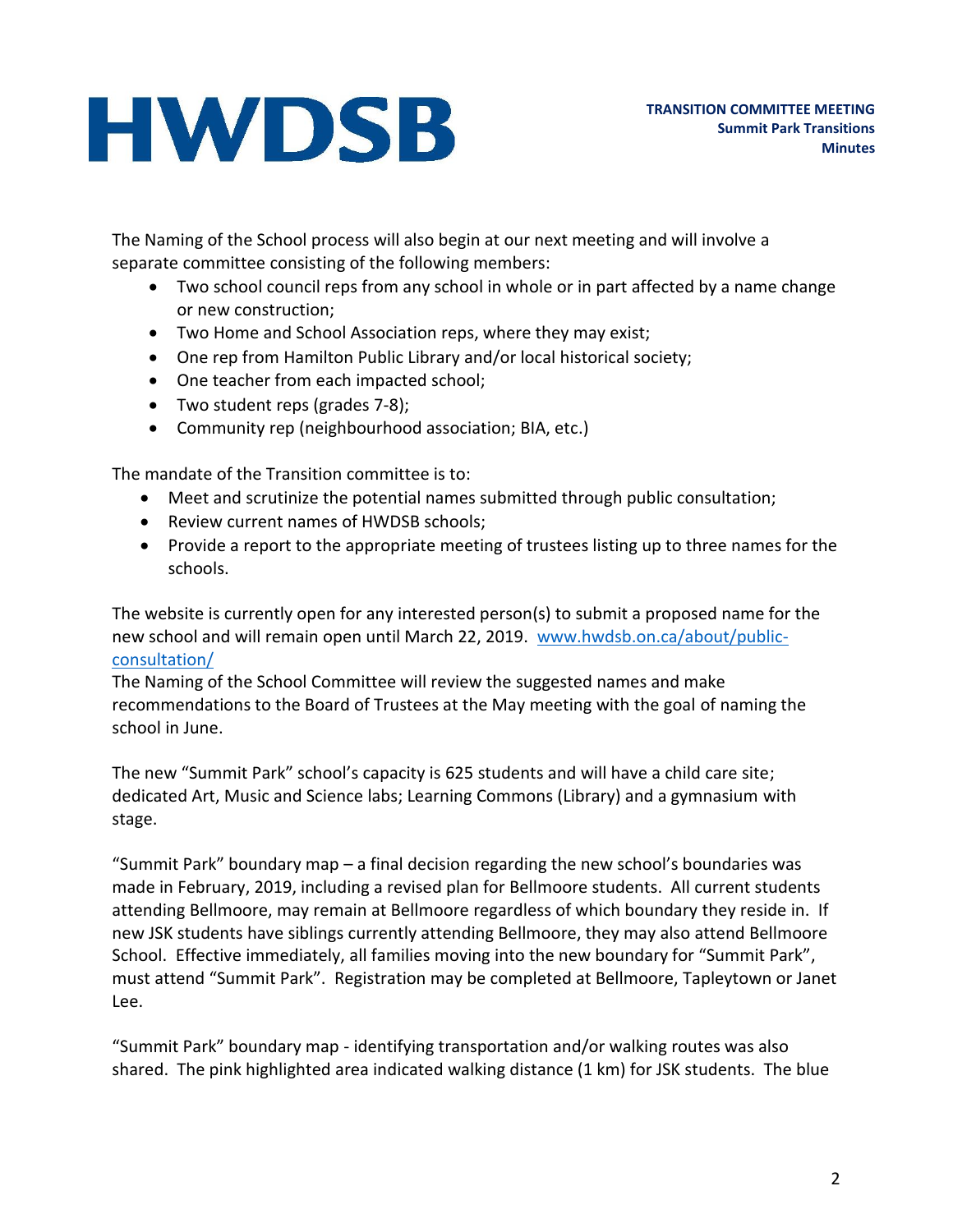highlighted area indicated walking distance (1.6 km) for grades 1-8 students. JSK students residing in the blue area will receive transportation.

Q: Chantal La Duke: Bellagio Avenue has a break where the road is still under development and then continues on in the next neighbourhood. Until the city completes construction, will the Board be providing transportation as there will be no sidewalks for the kids to travel on, keeping in mind safety-first. Will this be considered?

## **A: Superintendent Prendergast agreed to look into this with the appropriate staff.**

Staffing: Staffing at the new school is underway. Working together with the elementary union, teachers from the affected schools will be given choices for September. They may have the opportunity to move with the students or remain at their current school. The process is being finalized and will be shared with staff soon.

Q: Bekki Goman: will staff be given an opportunity to express interest? This won't be dependent on numbers?

**A: This is currently being worked on by both the Board and Union.**

Q: Chantal La Duke: When will parents know who the staff will be at the new school? **A: The process will be completed and teachers informed first. Families will know who will be staffing the new school by the end of June (sooner if possible).**

Bell Times: Currently under review as this will affect all the schools. It is set by transportation and co-ordinated with the other affected schools as well as the Catholic Board through the Transportation Department. A suggest time has been made for 9:10-3:30 pm, but not confirmed yet. There has been no conversation to change the bell times at Janet Lee. It was noted that there is a lot of congestion and the current transportation situation is not safe.

School Colours, Mascot, etc.: Once the school name has been identified, the work will continue to choose school colours, mascot, activities to organize to bring students and staff together, etc.

Q: Nicole Abraham: Are there any activities planned to bring the three schools together so they can get to know each other?

### **A: Yes, activities can be planned. Maybe at an off-site location? Any ideas?**

- $\triangleright$  Sara Wilson: The kids will want to know about clubs; what other kids look like; assemblies – maybe share a slide show from each of the schools to see what they are going to experience.
- $\triangleright$  It was suggested that athletics might also a great way to relieve the students concerns. Maybe take this question to the students to see what they'd like to happen.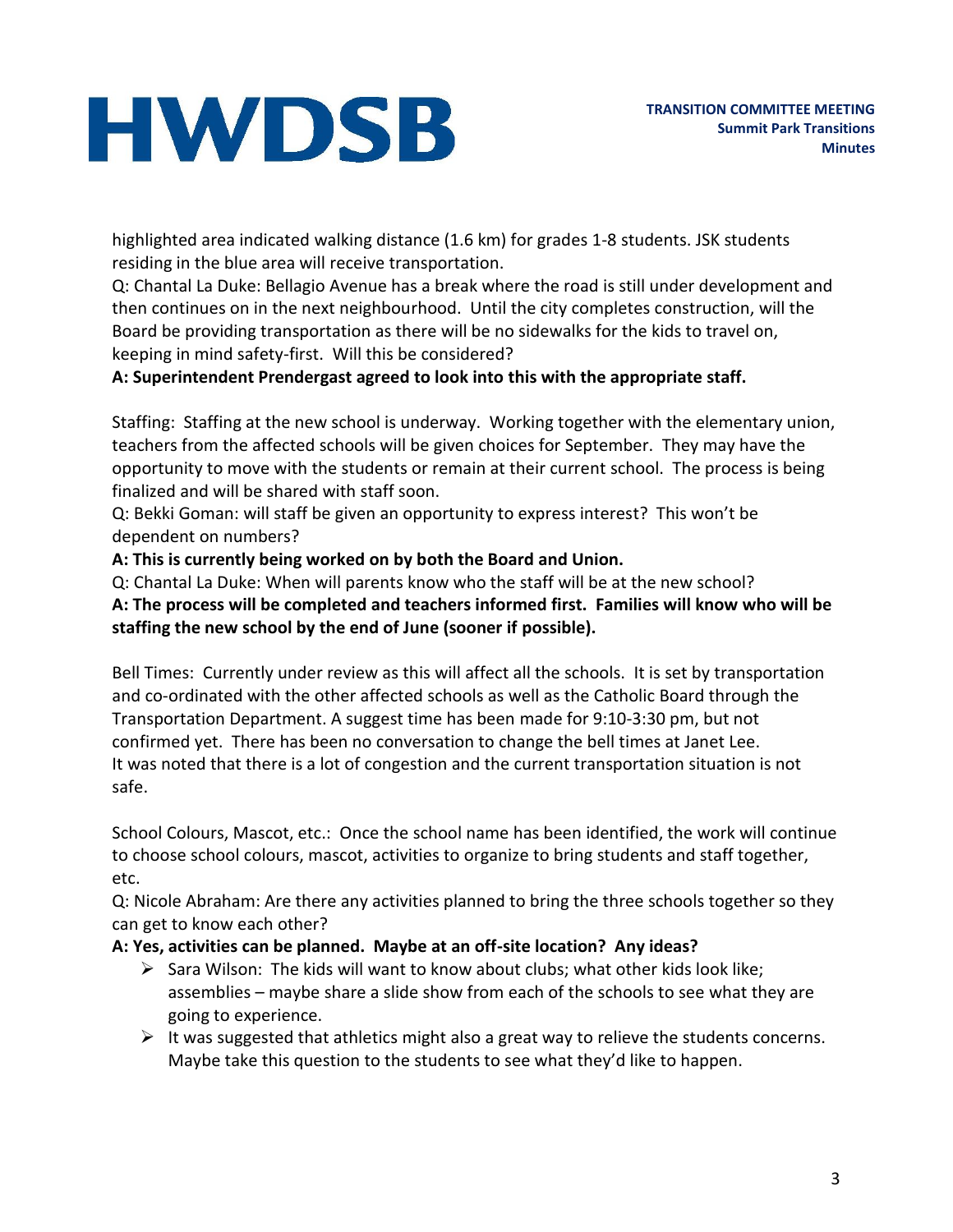- $\triangleright$  Jackie Boyer: Suggesting use a pen pal program same grade from other schools to help form a friendship – it would be cost-effective so students can get to know at least one student before-hand.
- $\triangleright$  Chantal La Duke: hold play dates to bring all the new students together in June at a neutral site. Senior students could participate and act as ambassadors with the younger students.
- $\triangleright$  Julie Anderson: Loop in the mascot in May and bring them all together. Saltfleet would be a great location.

At this point in the meeting, Superintendent Prendergast suggested the Committee break out into groups to brainstorm new ideas, focusing on what can be accomplished:

- $\triangleright$  Jackie Boyer: If the Pen Pal suggestion happens, complete an activity to make a card; on day one in September, find your pal and exchange cards.
- $\triangleright$  Utilize smart boards and connect classrooms together using math or run a contest via smart board, and on day one, hand out rewards in an assembly.
- $\triangleright$  In August see the new school ahead of time in August so the children will know where things are.
- $\triangleright$  Day 1 important when getting off their bus, kids won't have a parent to help them find where to go. The new school must be organized with signs. How do we greet them on the first day? Don't come into the gym and find your teacher - it doesn't work and very chaotic. Note: at Janet Lee, kids find out their teacher at the end of June and can go to their new class on the first day back. Will they know who their new principal is? It's important for kids to know that and Julie will have to work through this and see how it can work. It will be on her mind to make a good effort.
- $\triangleright$  Can the kids pop in the new school and see things, assuming the building will be ready?
- $\triangleright$  Would it be appropriate to meet the teacher at Saltfleet in an informal setting? (It would be up to the new staff to determine if this is possible.)
- $\triangleright$  Important that support is allotted to the new school access to social work, learning services, EA, etc., and the students will need support for the major transition to the new school.
- $\triangleright$  Marissa Gauvreau: Currently in grade 7 at Janet Lee but lives in the new Summit Park area. Will she be able to remain at Janet Lee to finish her grade 8 year and graduate? Could this be applied to the other schools? (**Superintendent Prendergast indicated he would take this away and determine an answer).**
- $\triangleright$  Richard Wouters: Bellmoore plan was to phase in a two-year process to allow grade 7 students to graduate at Bellmoore in their grade 8 year.
- $\triangleright$  Richard Wouters: would love to see students, perhaps Grade 3 and above, get together to determine mascot, school colours, during the week determined where all the schools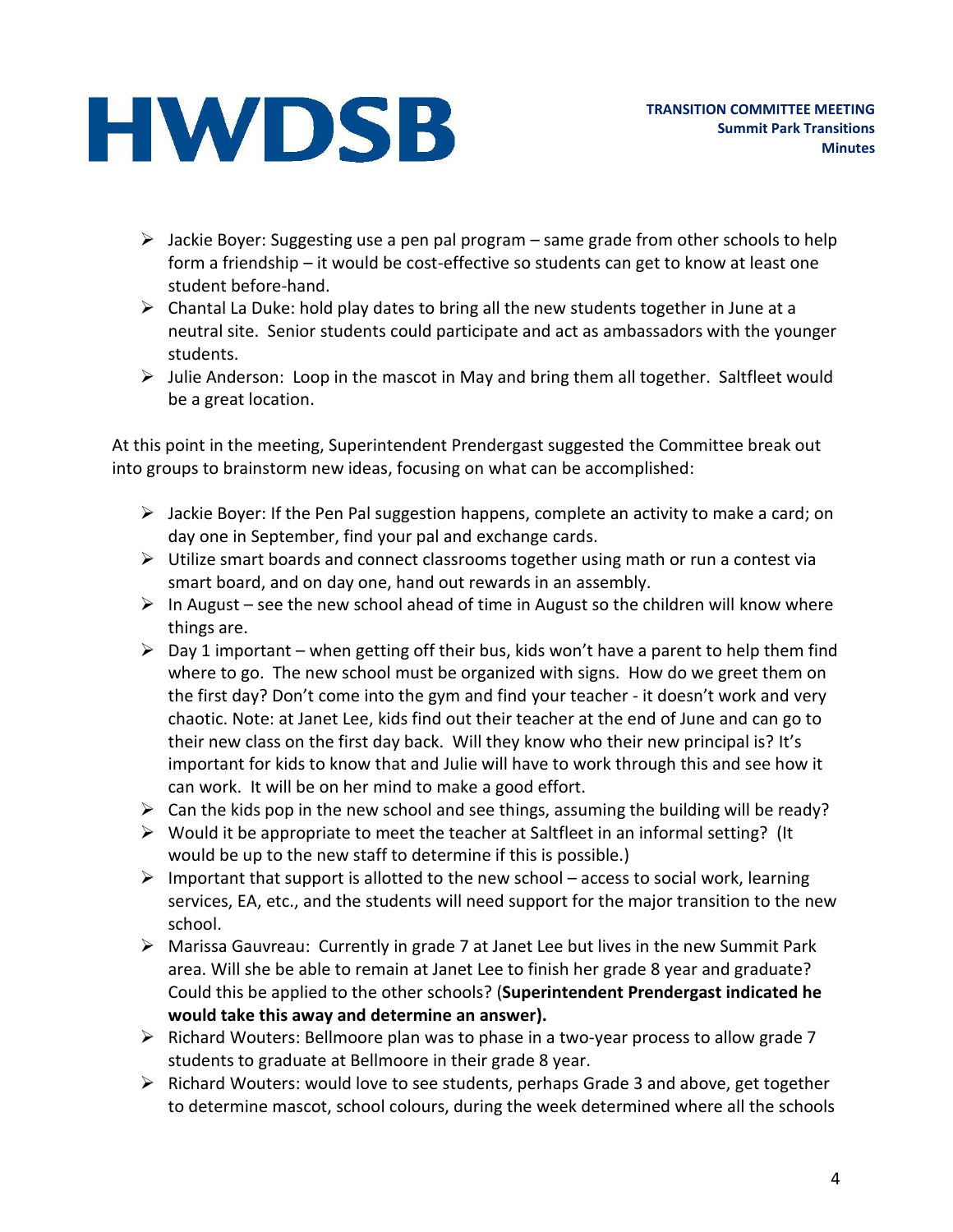get together; perhaps the the basketball teams can meet and have a friendly game of basketball; have a Q&A time with a the principals and the new principal. Splitting up friendships is difficult; although kids are resilient, it would be nice to keep them connected.

- **Michael Prendergast: Take these ideas away - dependent on what the structure of this school will look like next year as well as what the other schools are looking at as well.**
- $\triangleright$  Brandon Berketa: Anticipating a smooth student transition with kindergarten orientation as well as a smooth transition for Special Education students. Important to make sure there is a good plan in place. What does kindergarten look like – when will the building/staff be accessible.
- **Michael Prendergast: We will determine a clean process**. **We will attempt to have an opportunity for students and families to meet staff and see the new school before it opens if possible.**
- $\triangleright$  Bekki Goman it's important to relieve the anxiety of students as well as staff, especially not knowing whether they will have a place in their current school or the new school. The uncertainty is a real thing. **Michael Prendergast: The Board is working with Jeff Sorensen, HWETL, to firm up the process. It's almost done and a communication will be shared after March break as well as the other staffing roles within. EA and OCTU positions will be posted as well. CUPE positions are already posted.**
- $\triangleright$  Chantal La Duke: teachers can't lead if they aren't supported. They need help through the process. **Michael Prendergast: Staff who feel they need support need to reach out through either their principal or union.**
- $\triangleright$  Current activities: moving students can put up something in the new school; i.e., each logo from Tapleytown, Janet Lee and Bellmoore be displayed along with the new one in the lobby or gym.
- $\triangleright$  Member of Audience: an event to keep connected with old friends at former school would be appreciated.

**Transitions information:** Justine Schultes introduced - Before/After school child care. There are no changes and will operate at 60 school age students; 26 kindergarten. In a good position to serve the community and will stay status quo.

### **Revised: from Meeting of April 10, 2019**

### **At the April 10 meeting, the numbers for day care spaces were corrected as follows:**

Sheila Greenland: Umbrella Day care – infants – **10** spaces; toddlers – **15** spaces; pre-school – **24** spaces; JK/SK – **52** spaces; school age (Grades 1-6) – **75** spaces.

Flyers/applications available to take home tonight.

Richard Wouters: waiting list at Bellmoore – are the registrations automatically transferring to the new school? Answer; yes they maintain their space on the list.